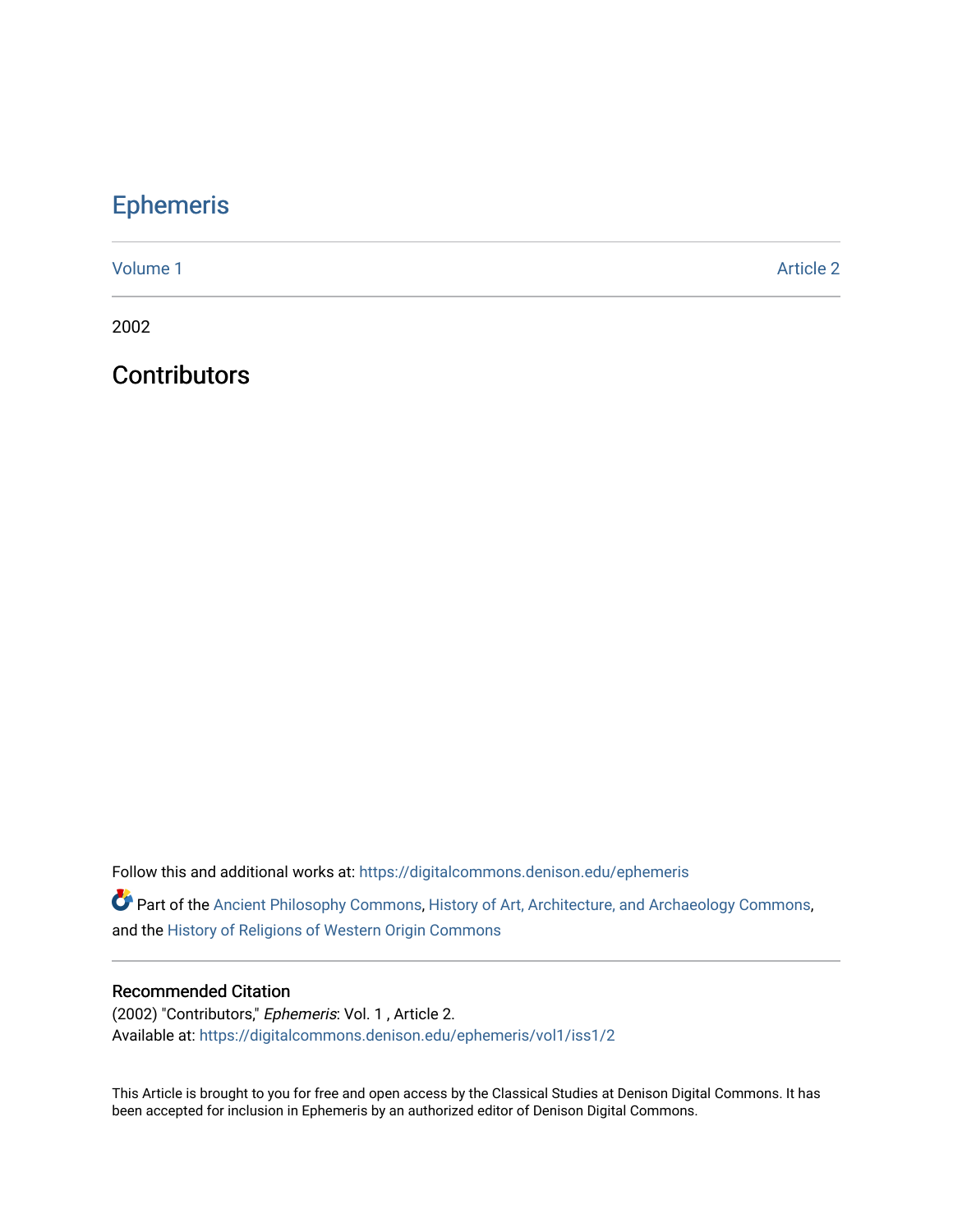## Contributors' Notes

Adam Mallinger is a senior Cinema major from Columbus, Ohio. He has taken both "Great Books: Classical" and "Comparative Mythology" from Dr. Jacobsen and enjoy the Classics far more than he expected to simply because the structure of the discussions is very loose and informal. He feels it makes for more entertaining discussions.

Audra Russo, a sophomore double majoring in Education and English, is happy to be able to share one of the fruits of her labor in the Classics with the Denison community. She has been lucky to have the opportunity to participate in a strong Latin program in her hometown of Medina, Ohio and to have been able to share a couple semesters with the Classics department at Denison. Haec olim meminisse iuvabit! ©

Marisa Wilcramanayate is a freshman currently trying to figure out what her major should be. She has a tendency to disappear literally into a dream world of her own. As for Classics mythology is an inspiration realized only during a blue moon.

Bob Wyllie, a sophomore Physics and Philosophy double major, feels that Classical Studies are indispensable as a liberal arts discipline both for the relevance and force it has on modern thought and the beauty and elegance its subject exhibits singularly. His submission deals with the beauty and elegance of Latin itself, and composing it gave him a vast appreciation for the accomplishments of Vergil and other classical authors. He hopes to continue to be able to learn about and appreciate the classics at Denison.

Alison Hughes is a sophomore from Milwaukee, Wisconsin and plays tennis at Denison. She is an Art History major who enjoys learning and studying about ancient Greek and Roman culture and its connection to art.

Steve Nery is a junior Philosophy major with a minor in Classics. He enjoys studying classics because he think classical society was very interesting in itself, as well as in its arts and mythology. He thanks *Ephemeris* for choosing to publish his work.

Michael Fronda earned his B.A. in History and his B.A. in Classics at Cornell University. He then received his M.A. in History and PhD Candidate History at Ohio State University. His field is Roman History and he has done archaeological fieldwork in Greece and Italy. The abstract he submitted is for a paper he is presenting at the association of Ancient Historians annual meeting, and the paper is part of a larger study he is completing on local political, economic, and diplomatic conditions and their contribution to the failure of the Hannibalic strategy in Italy. This topic constitutes his dissertation

Garrett Tacobsen, Associate Professor and current Chair of Classical Studies, began teaching at Denison as a part-time Visiting Lecturer twenty years ago. He received an A.B. in Latin from Franklin and Marshall College and the M.A. and Ph.D. in Classics from the Ohio State University. His research interests include Roman literature, comparative mythology, late antiquity, the Byzantine world, and the classical tradition. He and Karl Sandin, Associate Professor of Art History, direct the Loca Antiqua program which offers travel seminars to classical sites; the next seminar is scheduled for May 2003 and will take place in Italy and Greece.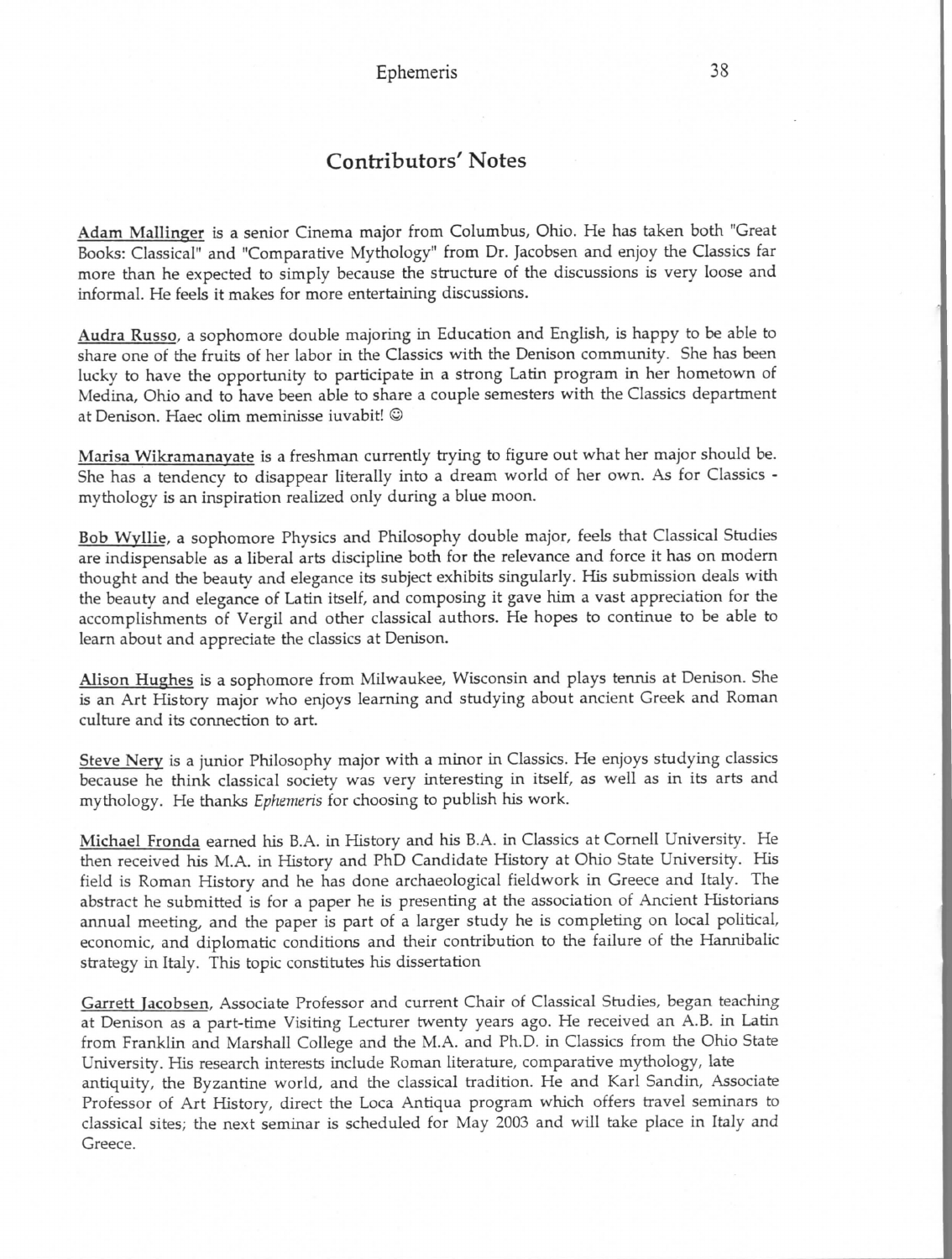## Ephemeris 39

Tara Ellison is a senior Classical Civilizations and Religion double major. She has loved the ancient world since sixth grade, when first seriously introduced to it. How little human nature has changed through the millennia fascinates her. She thinks that by studying how other people have addressed the same basic problems we face today we can act more positively to change our world. We may make new mistakes, but she believes we can avoid some by looking at other civilizations.

Robyn Bowers is a senior from Springfield, Ohio, majoring in Latin and English. Her senior honors thesis was developed in part from two summer scholars projects in Latin and other coursework in Latin. She wishes to thank the Classics department for their wonderful teaching and support, *rideo quod amo.*

Christopher Bungard is a senior History, Latin, and Classical Civilizations major. Where else can you read about a festival to appease the spirits of the dead by putting beans into your mouth, and then spitting them into the corners of the room for the spirits to eat?

Betsy Prueter is a sophomore English and Classical Studies double major and co-editor of *Ephemeris.* She is very excited to be a part of a new tradition of Classics at Denison with the creation of *Ephemeris.* She hopes, with the publication and circulation of this journal, to increase interest and awareness in Ancient Studies. One of the main purposes of the journal was to introduce to other colleges and high schools to the benefits of continued studies Classics in post secondary education. She wishes to thank Melanie Vanderkolk for all the work she put into creating the journal. Without her help, *Ephemeris* would have never become a reality. Thanks also go to Dr. Jacobsen and Chris Bungard for their support and assistance. Enjoy!

Melanie Vanderkolk is a sophomore Classical Civilizations major and Art History minor, and enjoys being the co-editor of *Ephermeris.* She would love for *Ephemeris* to motivate and encourage others to take an active interest in the Classical Studies and hopes that readers will enjoy the variety of works in *Ephemeris.* The Classics are not simply studies of the past, but studies in the foundation of how we live today. She would like to thank Betsy Prueter for her hard work (and LONG hours) on the journal, Dr. Jacobsen for encouraging the birth of the journal, and Chris Bungard for his help in reading submissions.